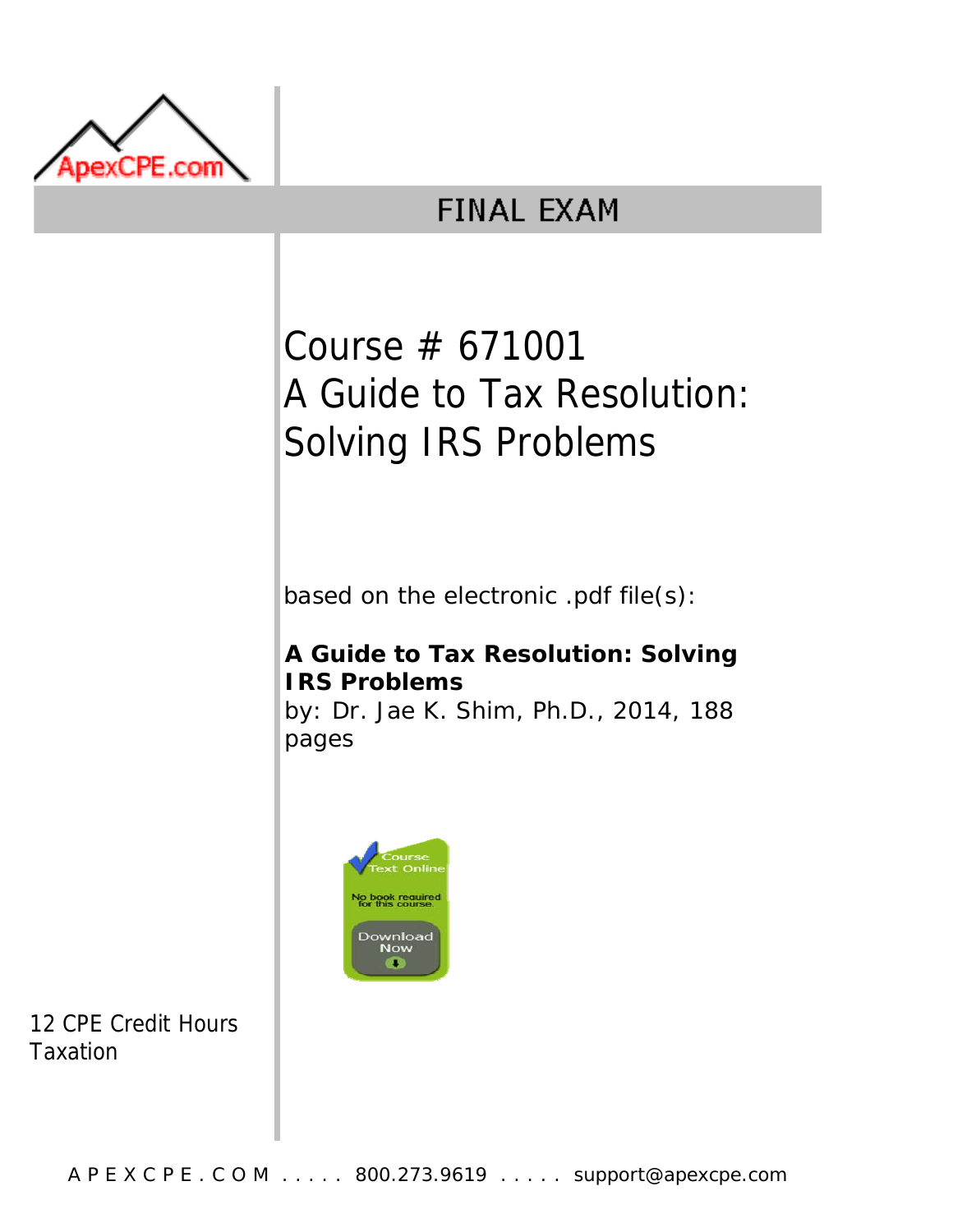This exam sheet is made available for your convenience in answering questions while offline. Please note that you will still need to enter your answers on the online exam sheet for grading. Instructions are provided at the end of this document.

#### **Chapter 0 - Course Material**

- 1. The specific responsibility of the IRS has been divided into:
	- **LETT** Four operating divisions
	- **L** Four operating territories
	- Six areas of responsibility
	- L\_\_\_\_\_ Eight area divisions
- 2. The territory managers are responsible for:
	- **L** Tax resolution
	- **LETT** Criminal investigation
	- Day-to-day operations
	- **LECOLLECTION** enforcement
- 3. What is the current mission of the IRS?
	- To collect the proper amount of tax revenue
	- To improve the quality of service at the least cost
	- To provide the American taxpayers top quality service
	- To increase the pressure against all tax payers to comply with the new tax Codes
- 4. The taxpayer's advocate is authorized to:
	- **LETT** Contest the taxpayer's liability
	- Act as a substitute for an administrative review procedure
	- Provide the taxpayer with an easy inexpensive way to resolve disputes
	- Act as a liaison with the judicial review procedure
- 5. The Freedom of Information Act is used to assist:
	- **The government in assessing penalties**
	- In disclosing the information the IRS uses to assess taxes, penalties and interest against a taxpayer's tax liability
	- **The government in accruing taxpayer information**
	- In disclosing tax violations incurred by individuals
- 6. Which of the following is NOT true about unfiled tax returns?

Failure to file tax returns may be construed as a criminal act by the IRS

- Failure to file tax returns can be punishable by a maximum of two years in jail for each year not filed
- Filing unfiled returns brings the taxpayer 'Current'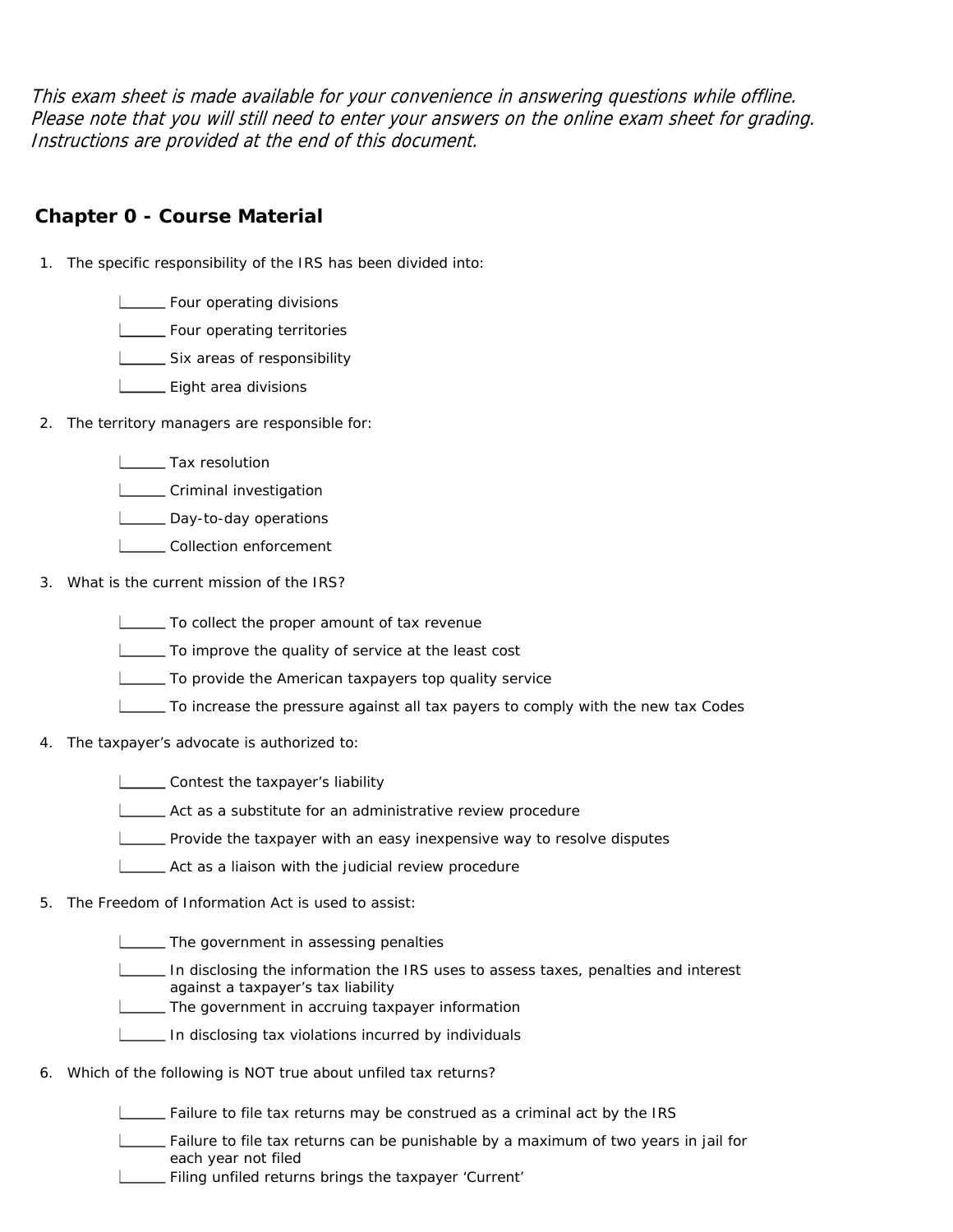A settlement cannot be negotiated with the IRS until the taxpayer becomes current.

7. Offers in compromise do NOT:

Allow the taxpayers who do not agree a chance to have the amount assessed reconsidered

**L\_\_\_\_ Allow the taxpayer a fresh start** 

Allow taxpayer to compromise all back and future tax liabilities

Allow federal tax liens to be released on the acceptance of an acceptance of an offer by the IRS

8. A reasonable cause to file for a penalty abatement does NOT include:

**LETTE** Prolonged unemployment

**L** Business failure

**L** Bankruptcy filing

**L\_\_\_\_** Major illness

9. From the date of assessment to collect taxes, penalties, and interest the IRS has:

Ten years before expiration of the collection statute

**Two years before expiration of the collection statute** 

Five years before expiration of the collection statute

Fifteen years before expiration of the collection statute

10. As a rule the best objective way to select a professional to represent you before the IRS is:

 $\Box$  The size of a company and the number of employees and staff on payroll

The firm's tax record of wins before the IRS

**LETTIME** The listing in the yellow pages

The dollar amount the company spends on radio and TV commercials

11. In an out-of-court settlement the most costly representation is usually a(n):

**LEARED Enrolled Agent** 

**L\_\_\_\_\_ Tax Resolution Specialist** 

**LETT** Certified Public Accountant

**L**\_\_\_\_\_\_Tax Attorney

12. The IRS must assess tax and apply penalties after a return has been filed within:

**L\_\_\_\_** Five years

**L** Three years

L\_\_\_\_\_ Ten years

**L** Seven years

13. The ten year statute of limitations for the IRS to collect taxes only applies to:

Tax payers who did not file tax returns

Taxpayers who filed fraudulent returns with intent to evade taxes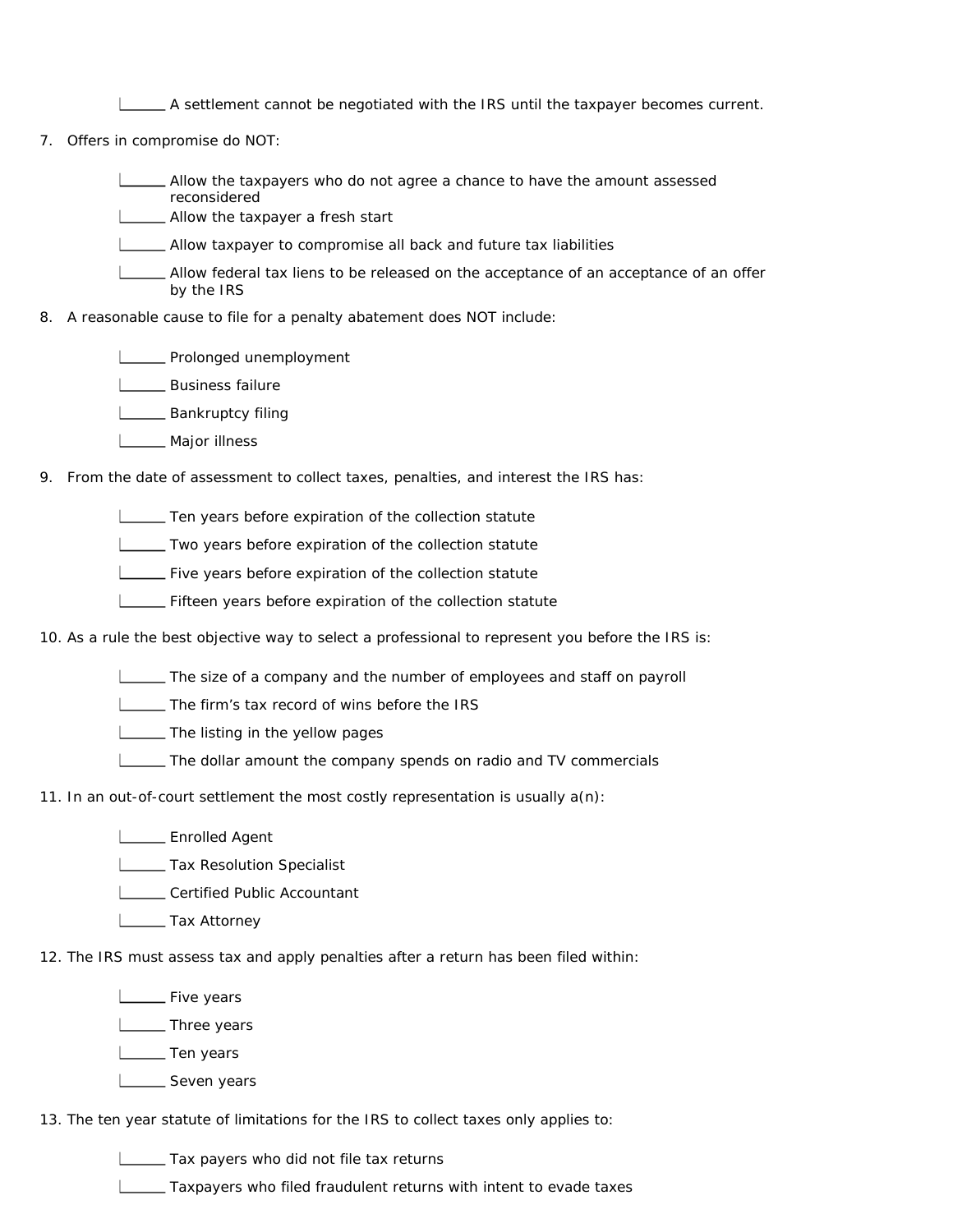**Taxpayers who filed returns but failed to pay due taxes** 

Taxpayers who attempted to defeat or avoid paying the tax

14. The first step in the collection process is for the IRS to:

Make an assessment against a taxpayer

Seize assets owned by delinquent taxpayers

File a law suit against the delinquent taxpayer

- Suggest a proposed installment agreement
- 15. If a tax liability is paid in full or is no longer legally enforceable because of the ten-year statute of limitations having expired, the IRS must:
	- Issue a certificate of release of any liens no later than 90 days later

Issue a certificate of release of any liens no later than 60 days later

Issue a certificate of release of any liens no later than 45 days later

Issue a certificate of release of any liens no later than 30 days later

16. When a financial institution receives a tax levy from the IRS on a bank account it cannot release the money, unless otherwise notified by the IRS, until:

**21 days after the levy has been served** 

31 days after the levy has been served

51 days after the levy has been served

61 days after the levy has been served

17. A powerful tool used by the IRS to collect taxes owed through a taxpayer's employer is:

**L** A salary levy

**Lackson** Wage garnishment

**Lower Payroll seizure** 

L<sub>ab</sub> Tax lien

18. If the IRS files a substitute for return (SFR) tax return for you it will be in the best interest of the government giving your deductions only for

Your spouse and children exemptions

Standard deductions and one personal exemption

Interest and taxes on your home

Cost of any stocks or real estate sales

19. In order to qualify for a payment plan with the IRS needed actions include:

Not disclose all assets including cash and bank accounts

No disclose any money market or brokerage accounts

**L** To file all back tax returns

To have equity in a retirement account from which you can borrow or liquidate

20. Installment agreement payments cannot be made by:

| \_\_ Personal or business check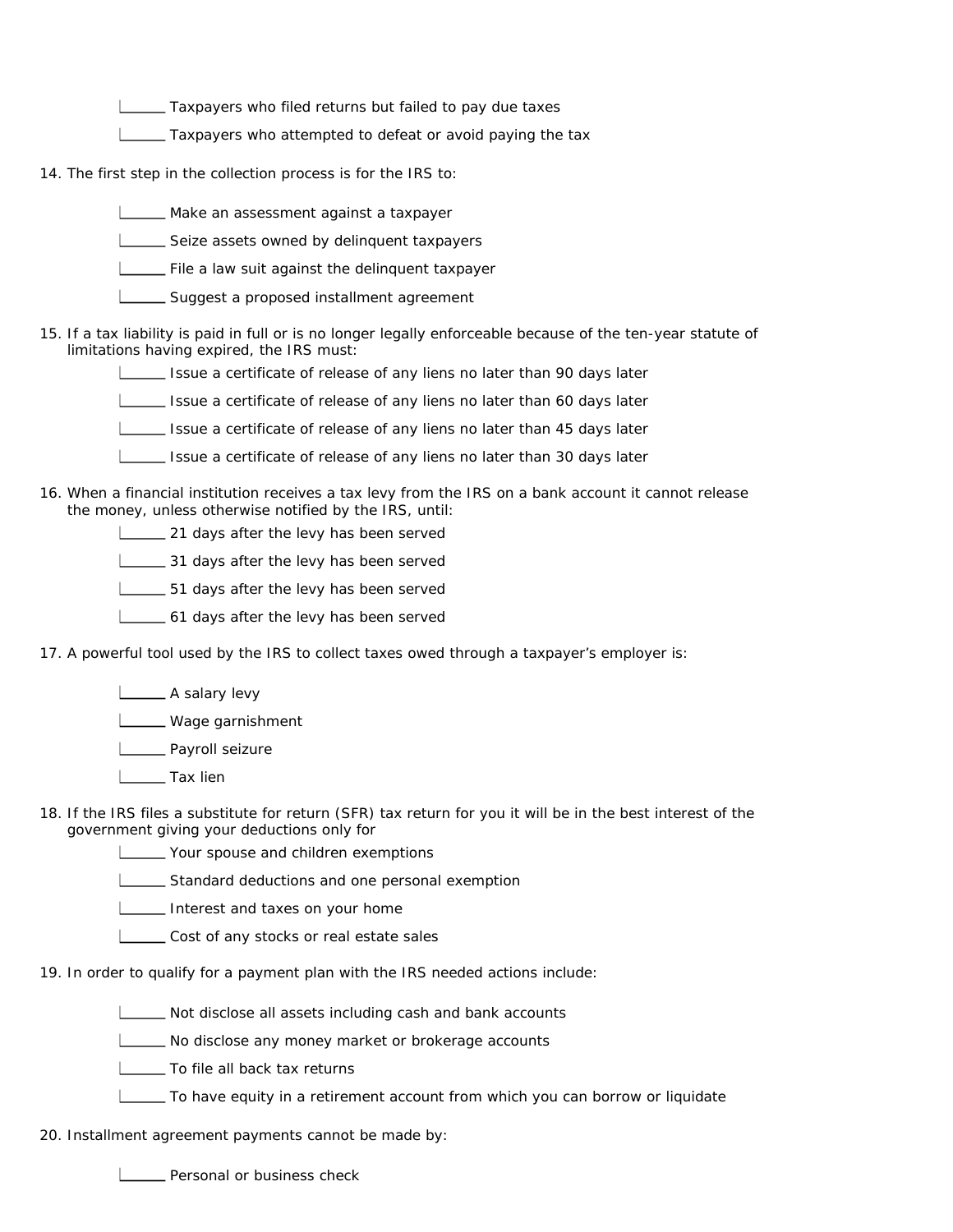**LETT** Money order or cashier's check

**LETT** Payroll deductions or electronic transfer

- **LACCE** Mailing in cash
- 21. Failure to make payments on an agreed installment plan will normally:
	- **LECT** Suspend the agreement
	- Default the agreement
	- **LETT** Result in it being renegotiated
	- **Letter** Deem it as "un-collectible".

\_\_\_\_\_\_\_\_\_\_\_\_\_\_\_\_\_\_\_\_\_\_ is NOT one of the reasons why the IRS closes your case as

- 22. "uncollectible":
	- Collection would cause an undue hardship for the taxpayer, leaving him or her unable to meet necessary living expenses
	- Death of a taxpayer with significant estate
	- **ILCOLOGITY** Inability to locate the taxpayer's assets
	- **Inability to contact a taxpayer**
- 23. The IRS will NOT close your account as uncollectible if:
	- **The taxpayer has disposable income**
	- Bankruptcy or suspension of corporate business activities and no remaining assets
	- Special action, such as with the accounts of military personnel in a combat zone
	- **The taxpayer files bankruptcy**
- 24. The decision to place an account in a currently not collectible (CNC) status is:
	- Not based on factors such as heath and age
	- Determined by a revenue officer and an automated collection system (ACS) that bases it on the collection information submitted by you
	- Not based on collection information statements that are less than 12 months old
	- **Based on a decision as to OIC.**
- 25. How does an Offer in Compromise benefit the taxpayer?
	- It allows the taxpayer up to 50 percent release of all federal liens
	- It allows for disagreements with the IRS as to the amount of tax owed by the taxpayer
	- It allows the taxpayer a fresh start
	- It allows for 80 percent of all back tax liabilities to be settled by an OIC
- 26. All taxpayers who submit an offer in compromise must pay a fee of:
	- $\sqrt{ }$ \$186.00  $\frac{1}{1}$ \$100.00
	- $1 \_ $50.00$
	- $L_{200.00}$
- 27. If an application for an offer in compromise is submitted with a check returned for insufficient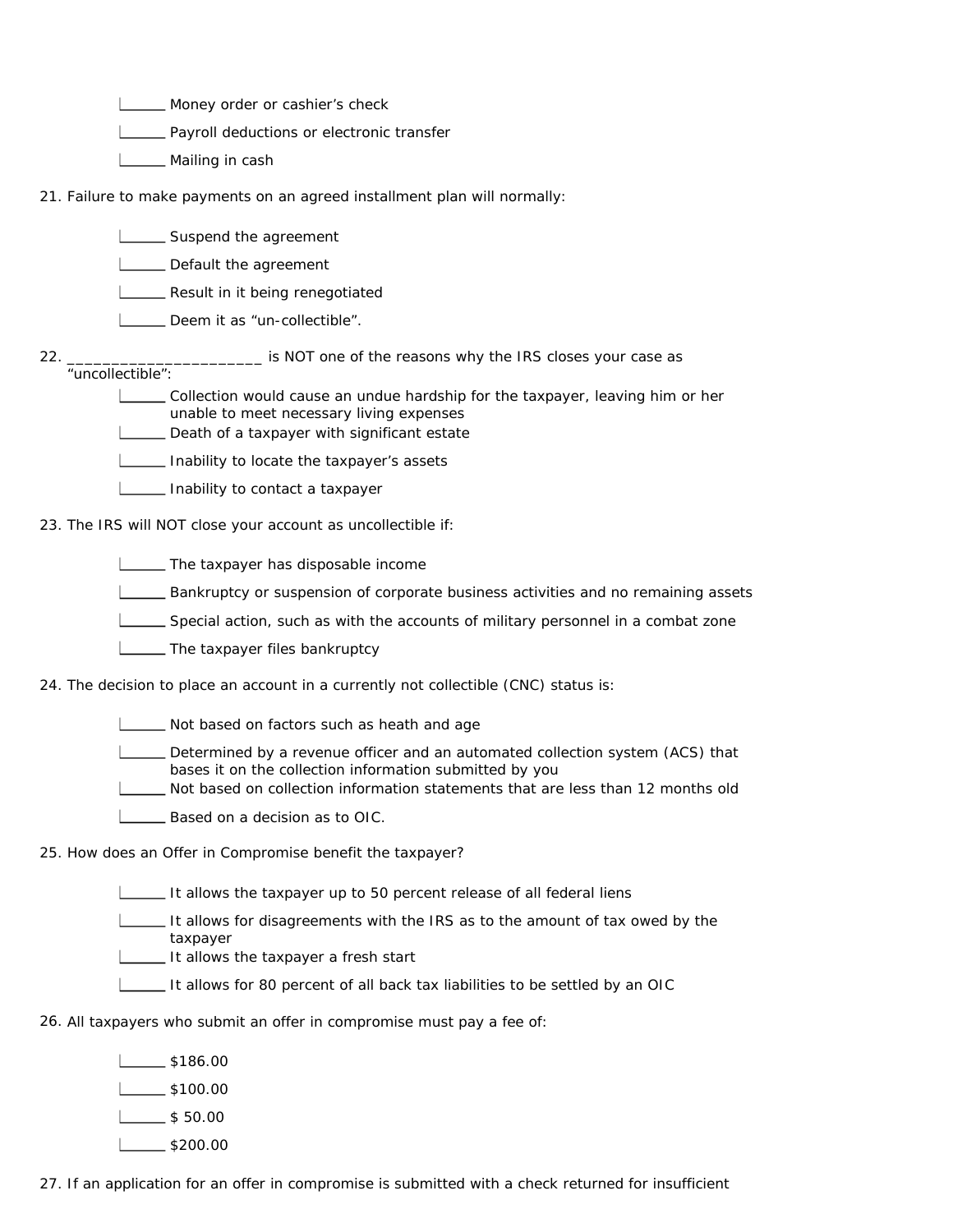funds the IRS will:

Suspend the offer in compromise application

- **LETT** Return the application to the taxpayer without any further consideration
- File the application as uncollectible
- Submit the application for a collection due process hearing

28. The IRS will

- Accept all offers in compromise regardless of the taxpayers financial situation
- Accept offers in compromise from taxpayers with equity in assets
- Allow for any disagreement with the IRS as to the amount of taxes that are owed by the taxpayer
- Exempt most hardship cases from paying the application fee if their income is at least ten percent above the poverty level
- 29. Which of the following statements is TRUE?
	- The taxpayer may keep refunds during the period of an OIC.
	- Once rejected the IRS, the taxpayer may not resubmit the OIC with different information.
	- The IRS will release the lien only when all of the OIC terms are satisfied.
	- The taxpayer may continue to contest the tax liability after an OIC has been accepted by the IRS.
- 30. If the IRS does NOT accept an offer in compromise:
	- The offer in compromise application will be returned without further consideration
	- The taxpayer will not be allowed another opportunity to submit additional information
	- The taxpayer will not be advised of the reasons behind the IRS decision
	- It is because the taxpayer failed to submit additional financial documentation to assist the IRS reviews.
- 31. If an offer in compromise is being considered:
	- **Interest will not continue to accrue**
	- **LETT** Penalties will not continue to accrue
	- Interest will continue to accrue only after the date of acceptance of the offer in compromise
	- Interest will not accrue on the taxpayer's acceptance of an offer in compromise from the date of the acceptance or until paid in full
- 32. If a taxpayer defaults on an offer in compromise the IRS will:
	- Immediately file suit to collect the entire unpaid balance of the OIC
	- $\Box$  Immediately file suit to collect the original amount as liquidating damage
	- File suit or levy to collect the original amount of the tax liability without further notice
	- Do any of the above actions
- 33. Collection Information Statements (CIS) submitted with an offer in compromise should reflect information no older than:
	- **LETTIA** The prior nine months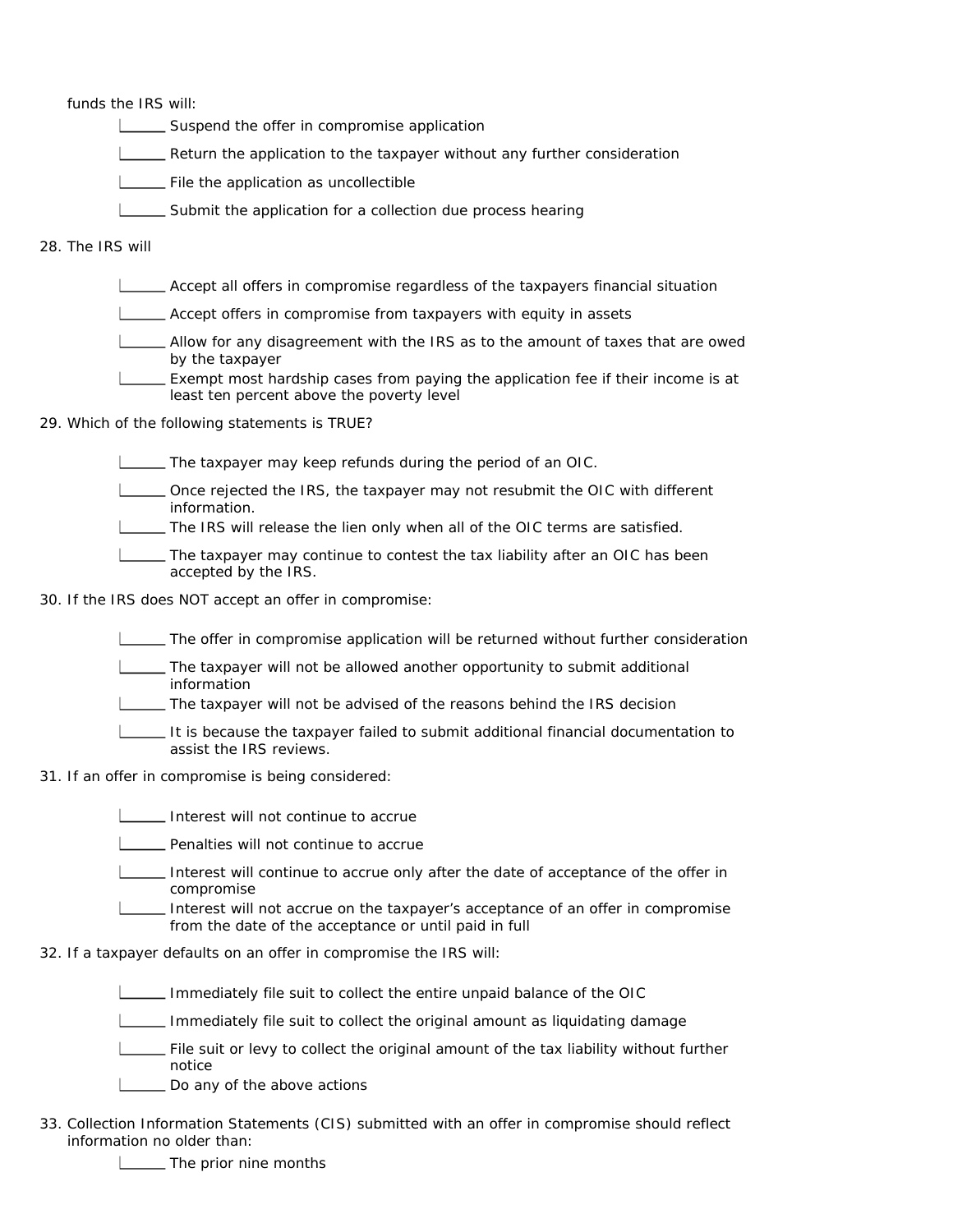**LETTIA** The prior six months

**LETTIME:** The prior twelve months

**LETTIA** The prior fifteen months

34. For offer purposes, assets are valued at:

- **Letter** Quick Sale Value (QSV)
- **Letter** Fair Market Value (FMV)
- Net Realizable Equity (NRE)
- **L\_\_\_\_ Forced Sale Value (FSV)**
- 35. Future income is defined as an estimate of the taxpayer's ability to pay based on an analysis of gross income less:
	- **L** Ten percent
	- **L** Equity in any fixed assets
	- Necessary living expenses based on a National Standard
	- Highest earning averaged over the past five years
- 36. An offer may be rescinded or set aside if:
	- The taxpayer knew the facts to be false
	- **The offer in compromise constitutes fraud**
	- The offer in compromise was based on false representation
	- The offer in compromise contained a mutual mistake as it related to a material fact
- 37. A proposal to compromise the balance of an accepted offer must rest on:
	- Effective Tax Administration (ETA), Doubt as to Liability, and Doubt as to Collectibility (DATC)
	- **Mutual consent of both parties**
	- **LETTE** A renegotiation of terms
	- A defaulted offer
- 38. The consideration of a proposal by the office of jurisdiction that originally accepted an offer in compromise will depend on:

If there is doubt about the amount of the assessed tax

If it is in the best interest of the government

- If the taxpayer failed to submit reasonable documentation to verify his/her ability to pay the tax due
- If the taxpayer failed to submit a collection information statement with all the appropriate attachments
- 39. Which of the following statement is FALSE regarding the Tax Increase Prevention and Reconciliation Act (TIPRA) of 2005?
	- This Act applies only to an offer in compromise (OIC) received on or after July 16, 2006
	- If the IRS does not act within one year of a submitted OIC, then the IRS must accept the OIC.
	- Under this Act, taxpayers must pay 20% of the offered amount if they plan to make a lump sum payment
	- Under this Act, if the IRS does not act within two years of a submitted OIC, then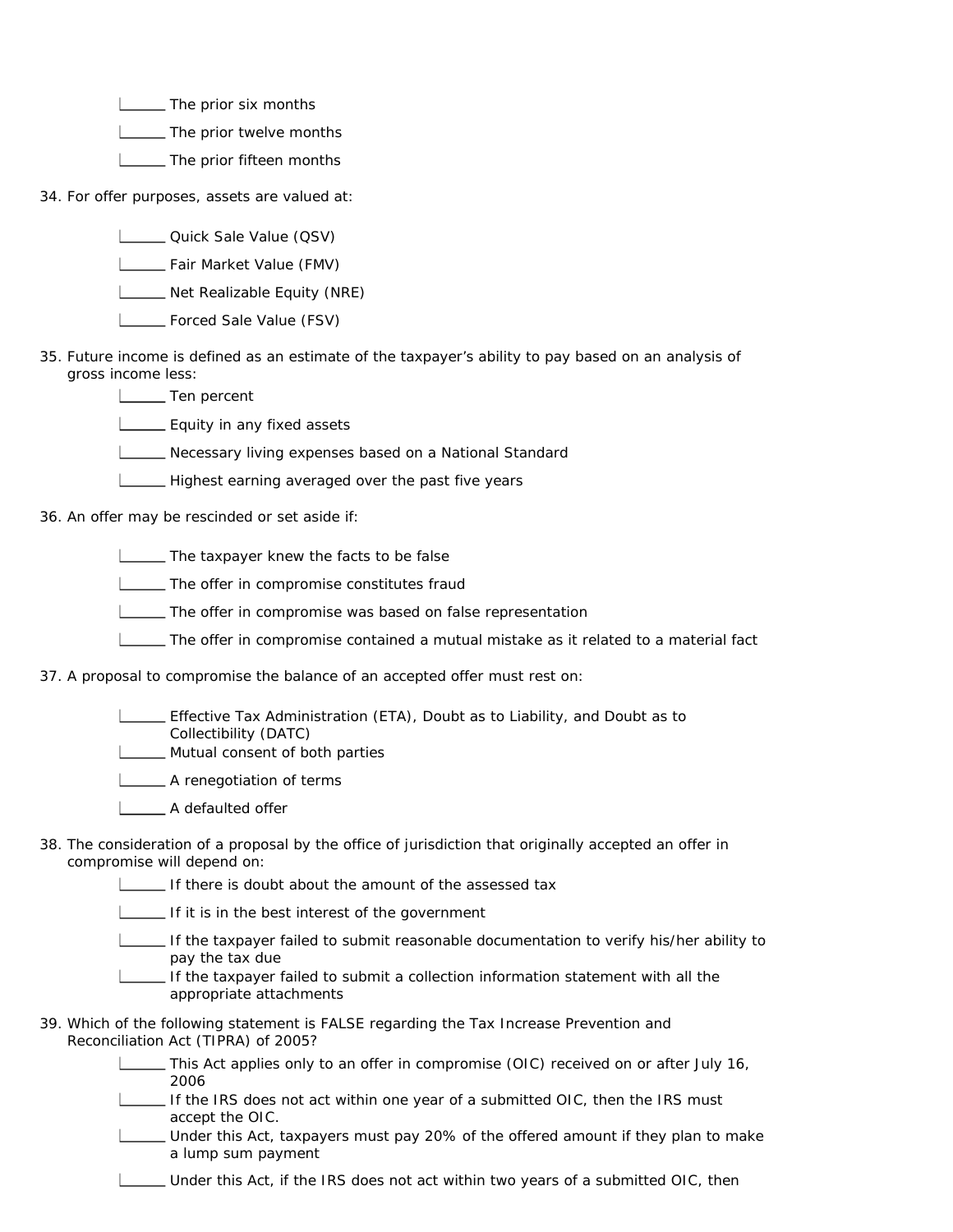the IRS must accept the OIC

40. Your offer in compromise must include a application fee and a current:

**Tax return that was currently filed** 

Letter requesting an appeal

**L\_\_\_\_\_** An estimate of required living expenses

L\_\_\_\_Collection Information Statement

41. Which one of the following is NOT true regarding OIC?

Your offer must include the \$200 application fee and a completed Form 656-A

Your offer must include the \$186 application fee or a completed Form 656 if you are requesting an exception of the fee because of your income

Your offer must include your 20% down payment for Lump Sum Cash Payment or a completed Form 656 if you are requesting an exception of the 20% down payment because of your income

You must include your first payment of your Periodic Payment offer (Short Term or Deferred) if you are requesting an exception of your initial periodic payment

because of your income

42. If an authorized representative is preparing your official offer in compromise you must also include:

His/her social security number

| His/her business license number

A completed Form 2848 or 8821

- L\_\_\_\_ His/her resume
- 43. Payment option 1 on Form 656 requires \_\_\_\_\_\_\_ of the total offer amount to be paid with the offer and the remaining balance paid in \_\_\_\_\_\_ or fewer payments.
	- $10\%$ , 5
	- $1$ <sub>\_\_\_</sub>20%, 5
	- $\sqrt{5\%}$ , 10
	- $L_{20\%}$ , 3

44. If you do not have the cash to pay your offer in compromise immediately you should first:

**LETT** Consider filing for bankruptcy

**Latting** consider selling assets

**LECONSIDE CONSIDER** CONSIDER **CONSIDER** CONSIDER A LOCAL CONSIDER A LOCAL CONSIDERATION OF **CONSIDER** CONSIDERATION OF **CONSIDERATION** 

- **LECONSIDER WAY to prolong or evade payment**
- 45. Your check or money order for the application fee with each OIC should be made payable to:

**Letter** United States Treasury

**LETTA** The Franchise Tax Board

L<sub>ta</sub>The IRS

State Equalization Board

46. In order to avoid defaulting an offer in compromise once it has been accepted by the IRS, taxpayers must remain in compliance in the filing and payment of all required taxes for a period of: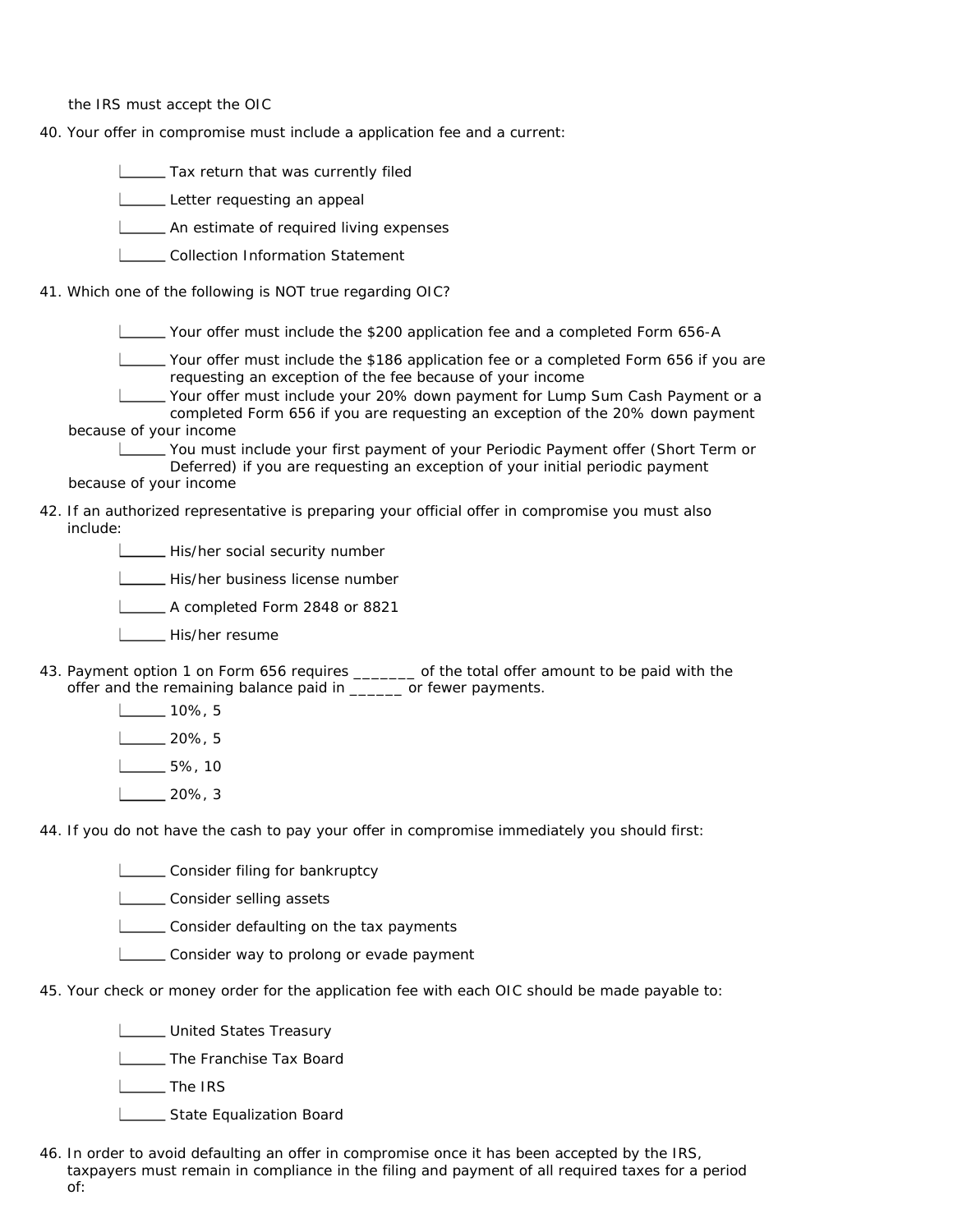Three Years or until the offered amount is paid in full

Seven Years or until the offered amount is paid in full

**LETT** Five Years or until the offered amount is paid in full

- Ten Years or until the offered amount is paid in full
- 47. If at any time you feel you need help in resolving a tax problem that has not been resolved through normal channels or you are experiencing significant hardship then you may contact:

**L** Taxpayers Advocate Service

LA CPA

**L** An enrolled agent (EA)

**L** An attorney

48. An offer in compromise will NOT be accepted if the reason for filing is that:

You believe that you do not owe the tax

You have insufficient assets and income to pay the full amount

You attempt to delay or avoid the tax due payment

Your payment of the full amount would cause an economic hardship and would be unfair and un-equitable

49. An innocent spouse who elected to file a joint return and has no reason to know of the understatement of taxes is entitled to:

Legal representation

**LETT** Relief of liability under the innocent spouse rule

**LETTE** An offer in compromise

A tax abatement

50. Chapter 7 bankruptcy will NOT discharge

**Tax penalties for non-filing** 

Late payments

**LETT** Penalties for negligence

**Taxes that have been due for two years** 

51. Chapter 13 bankruptcy can allow you to pay your due taxes over a period of:

**LETT** Five to seven years

**LETT** Nine to twelve years

**L\_\_\_\_** Three to five years

L<sub>Seven</sub> to nine years

#### 52. Once you file bankruptcy the IRS must

Negotiate an offer in compromise

Assess the amount due for penalties and late charges

Stop all further collection activities

Deny all other methods of tax resolution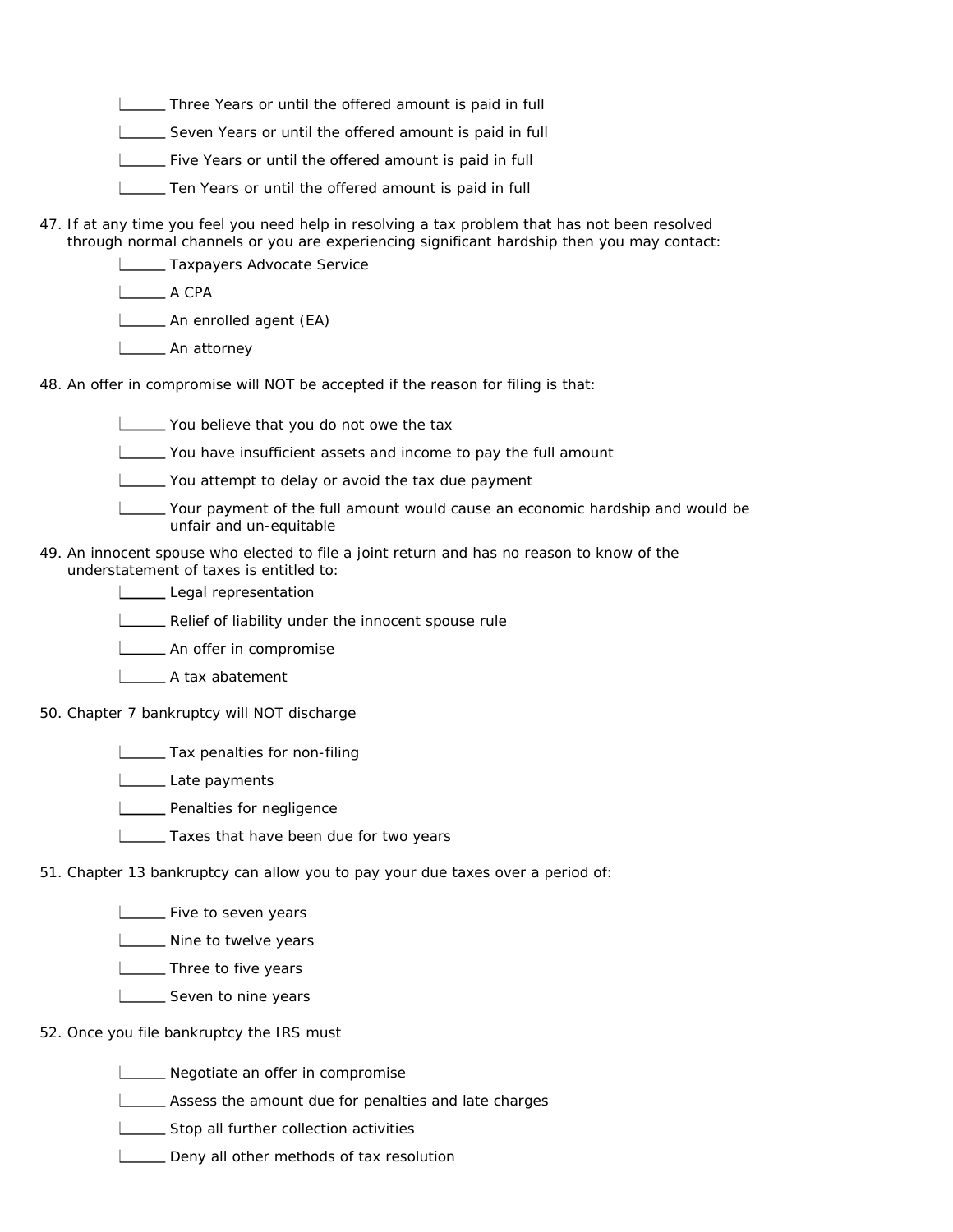- 53. The location of your audit is a good indication of the severity of the IRS audit. The IRS cannot audit you
	- **L\_\_\_\_\_** By mail
	- **L**By email
	- **In their offices**
	- In your office or home
- 54. Under an abatement the IRS can NOT cancel:
	- **LETT** All or part of accrued penalties
	- **LETT** All or part of accrued interest
	- **The underlying tax liability**
	- **The interest, penalty, and tax liability**
- 55. The best course of action for a taxpayer who does not agree with the IRS's decision to file a levy or seizure against his or her assets may be to
	- **LETT** File for an abatement to cancel underlying tax liabilities
	- Hire an attorney to stall the levy or seizure
	- File for bankruptcy to protect his or her assets
	- File a collection appeal
- 56. If you owe the IRS more than you can pay, short of bankruptcy you have the following:
	- Two option: monthly payments or being declared currently not collectible
	- Alternatives to make monthly payments based on your future income
	- **The option of making an offer in compromise**
	- Three options: have your account declared currently not collectible, become a
	- candidate for an installment agreement and make monthly payments, and become a candidate for an offer in compromise
- 57. Taxpayers who have not resolved their tax problems through the normal channels may request help from the:
	- **LECOMMISSION of the Internal Revenue Service**
	- **L** Taxpayers Advocate Service
	- Federal District Court
	- US Department of Health and Human Services
- 58. A large tax liability is mostly caused by:
	- **L\_\_\_\_\_** Payroll tax liabilities
	- L\_\_\_\_\_ Corporate tax liabilities
	- **LETT** Unpaid withholding tax liability
	- **L** Federal excise tax liability
- 59. Under the Privacy Act of 1974 and the Paperwork Reduction Act of 1995 the IRS is
	- Not required to tell the taxpayer why it wants information
	- Not required to tell a taxpayer what its legal authority is in asking for information
	- $\Box$  Not required to tell the taxpayer what happens if they do not submit the requested